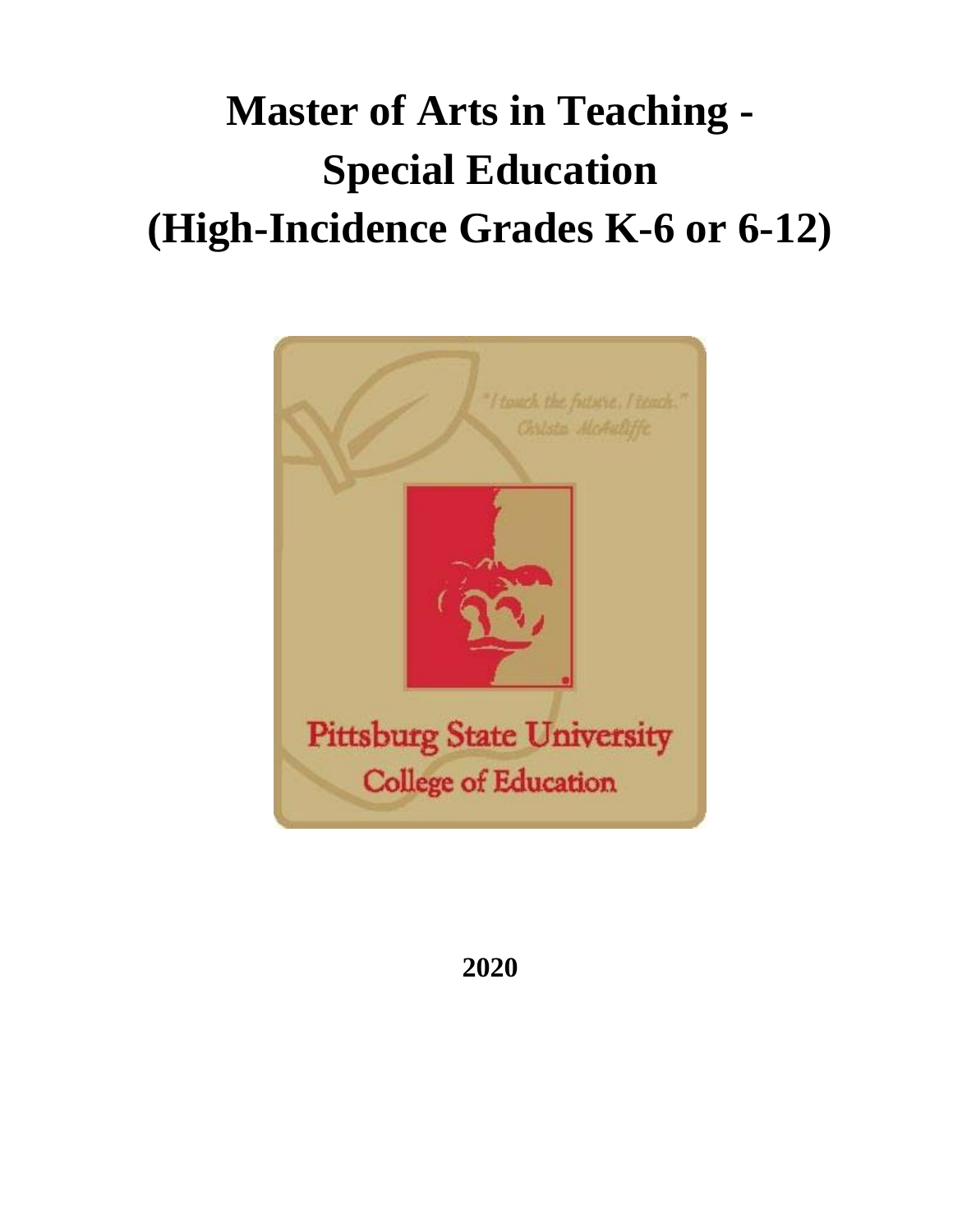| <b>TABLE OF CONTENTS</b>                                      | <b>PAGE</b>    |
|---------------------------------------------------------------|----------------|
|                                                               |                |
| <b>Program Overview</b>                                       | 1              |
| <b>Admission Requirements</b>                                 | $\overline{2}$ |
| <b>Professional Disposition Assessment</b><br>$\bullet$       | 2              |
| <b>Verification of Paraeducator Experience</b><br>$\bullet$   | 3              |
| <b>Two Recommendation Forms</b>                               | 3              |
| <b>Background Check</b><br>$\bullet$                          | $\overline{4}$ |
| <b>Coursework</b>                                             | 5              |
| <b>Additional Requirements</b>                                | 6              |
| <b>Professional Portfolio</b>                                 | 6              |
| <b>Licensure Exams</b><br>$\bullet$                           | 6              |
| <b>Licensure</b>                                              | 6              |
| <b>Professional Responsibilities</b>                          | 7              |
| <b>Kansas Educator Code of Conduct</b>                        | 7              |
| <b>Family Educational Rights and Privacy Act</b><br>$\bullet$ | 7              |
| <b>Child Abuse and Neglect Reporting</b><br>$\bullet$         | 7              |
| <b>University Support Services</b>                            | 8              |
| <b>Student Success Programs</b><br>$\bullet$                  | 8              |
| <b>The Writing Center</b><br>$\bullet$                        | 8              |
| <b>Center for Student Accommodations</b><br>$\bullet$         | 8              |
| <b>Gorilla Geeks</b><br>$\bullet$                             | 8              |
| <b>Bryant Student Health Center</b>                           | 8              |
| <b>Testing Center</b><br>$\bullet$                            | 8              |
| <b>Professional Knowledge Base</b>                            | 9              |
| <b>KSDE Special Education Standards</b>                       | 11             |
| <b>Frequently Asked Questions</b>                             | 12             |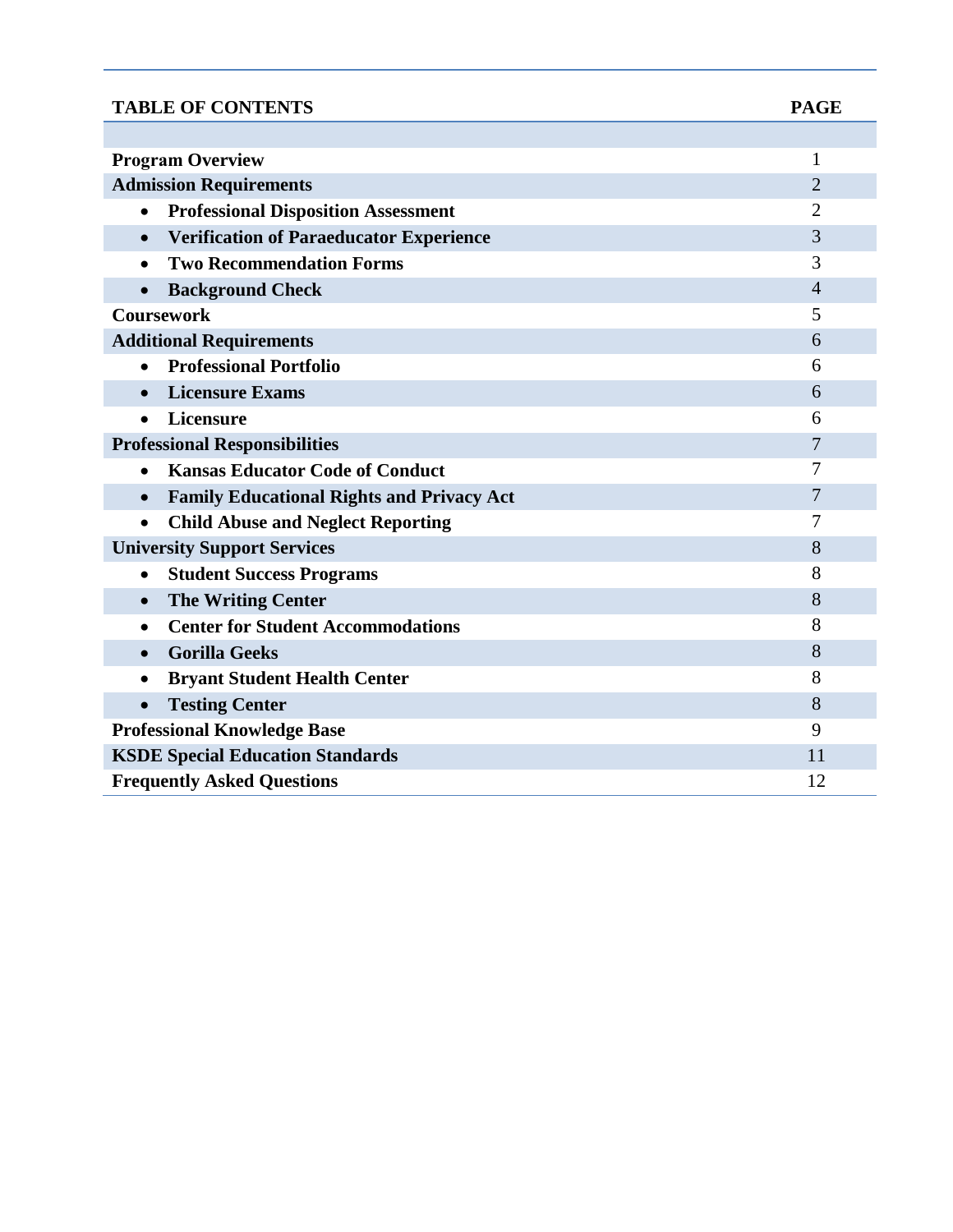## **PROGRAM OVERVIEW**

The Master of Arts in Teaching Special Education (MAT-SPED) is a licensure program designed for paraeducators. It is a two-year, 36 credit hour, online program with new cohorts beginning each summer. Candidates must have a baccalaureate degree in a non-teaching area and at least one-year experience working as a paraeducator. The program allows teacher candidates to earn a Kansas teaching license in high-incidence special education, grades K-6 or 6-12. The application deadline is March 1st.

#### **Path 1 – Paraeducator for First and/or Second Year**

During the course of the program, candidates must be employed as full time paraeducators in accredited Kansas schools, working with elementary students who have high-incidence learning needs.

#### **Path 2 - Teacher of Record for First and/or Second Year\***

In this path, the paraeducator is hired by the school district to be the teacher of record for the first and/or second academic year. Candidates in this path are able to serve as the teacher of record through the limited apprentice license.

\*This path is currently available through a pilot program with the Kansas State Department of Education. The pilot is set to expire in summer 2020. If the pilot is not extended or made a permanent regulation, candidates will be required to pursue the program using Path 1.

For additional information contact:

#### **Admission Questions:**

Office of Teacher Education 620-235-6153; [teachered@pittstate.edu](mailto:teachered@pittstate.edu)

#### **Academic or Program Questions:**

Marc Daczewitz, Ed.D. Assistant Professor of Special Education 620-235-4393; [mdaczewitz@pittstate.edu](mailto:Mdaczewitz@pittstate.edu)

**Licensure Questions:** Amanda Hill 620-235-6153; [ahill@pittstate.edu](mailto:ahill@pittstate.edu)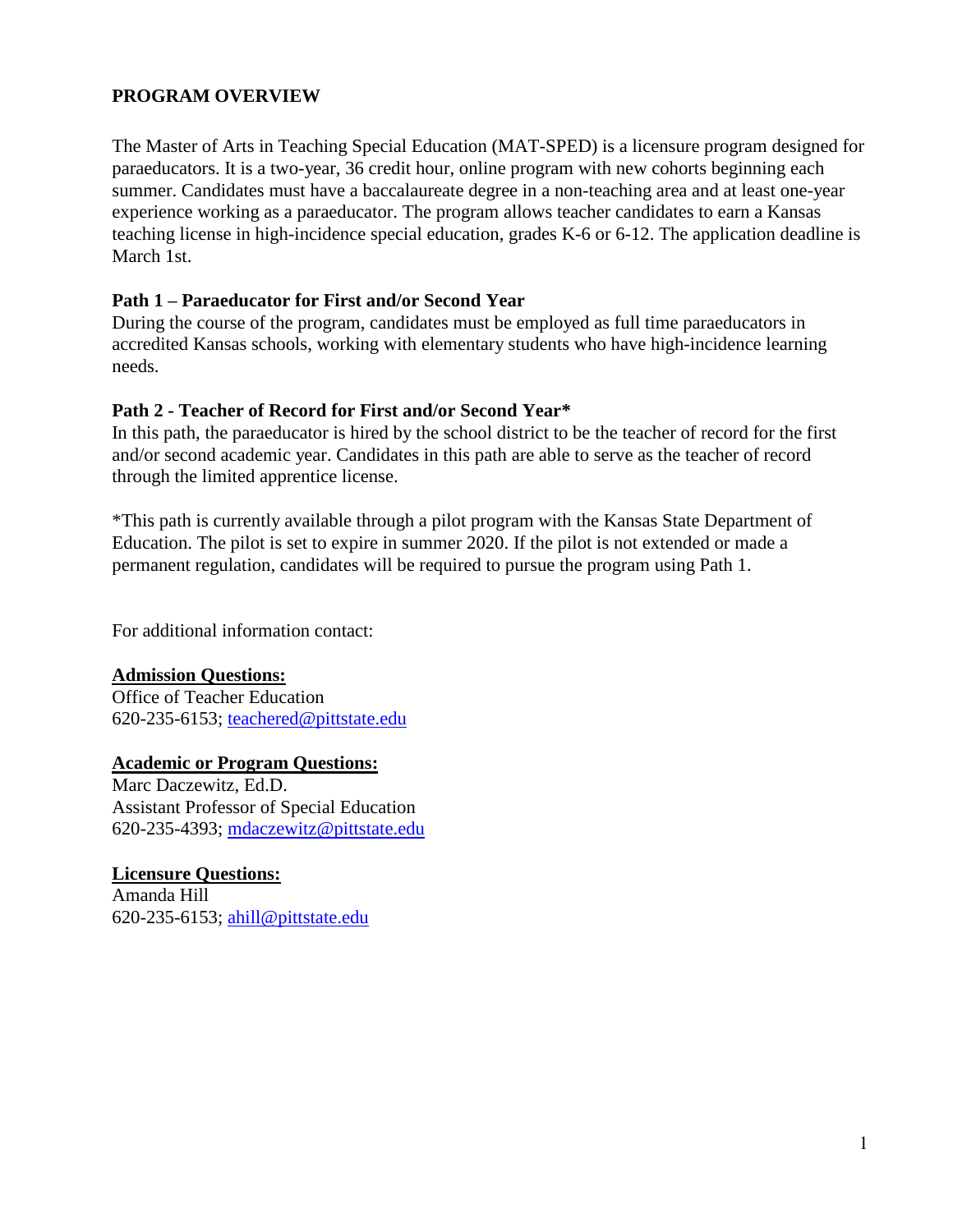# **ADMISSION REQUIREMENTS**

Prospective candidates should apply for admission to Graduate School by completing the application online at [https://go.pittstate.edu/apps.intro.v2.](https://go.pittstate.edu/apps.intro.v2) Official transcripts for all completed course work must be sent to the PSU Graduate School, 1701 S. Broadway, Pittsburg, Kansas, 66762 or electronically to  $\frac{1}{2}$  is  $\frac{1}{2}$  is  $\frac{1}{2}$  is  $\frac{1}{2}$  and  $\frac{1}{2}$  and  $\frac{1}{2}$  are transcript should be submitted from each institution from which college credit has been earned.

Upon receipt of all transcripts, the Educational Licensing Officer will analyze the transcript(s) for academic eligibility. To be academically eligible for the MAT – Special Education program, one must hold a baccalaureate degree without an education emphasis with a minimum cumulative grade point average (GPA) 3.00 and have at least one year of experience as a paraeducator.

## **Professional Disposition Assessment**

Applicants who meet the academic requirements are invited to participate in a professional disposition assessment. The assessment is comprised of multiple components. During the session, the applicant will teach a sample lesson, participate in a group discussion, complete a personal interview, and compose a writing sample based on a case study.

## **1. Sample Teaching Session**

Each applicant will conduct a five-minute teaching session while other applicants and interviewers participate as students. Questions should be expected from the audience.

The lesson should be prepared prior to the assessment session. It should be designed for a specific grade and content level (i.e.  $12<sup>th</sup>$  grade American history,  $8<sup>th</sup>$  grade science, etc.). A successful lesson is organized around a main point or learning objective and makes use of age-appropriate materials and strategies to help students master the information.

Applicants may choose from a wide range of topics during the sample teaching lesson, such as adding fractions, naming vegetables in Spanish, or reviewing how a bill becomes a law. The learning objective must be specific so it can be presented effectively during the designated time. For example, the lesson should not cover broad topics such as American literature; rather, it should be more focused such as the difference between similes and metaphors and their use in writing.

When developing the lesson, it is acceptable to assume prior knowledge; this may be communicated to interviewers and other candidates by beginning the lesson with a reference to an earlier lesson (e.g. "Yesterday we began talking about similes. Today, we are going to continue talking about similes and learn about another literary device called a metaphor. Now, can someone tell me about a simile?")

Remember these key points for an effective sample lesson:

- There is a five-minute time limit.
- Lessons should have a clear beginning, middle, and end.
- Specific objectives should be communicated to the audience.
- Lessons should be interactive and age-appropriate.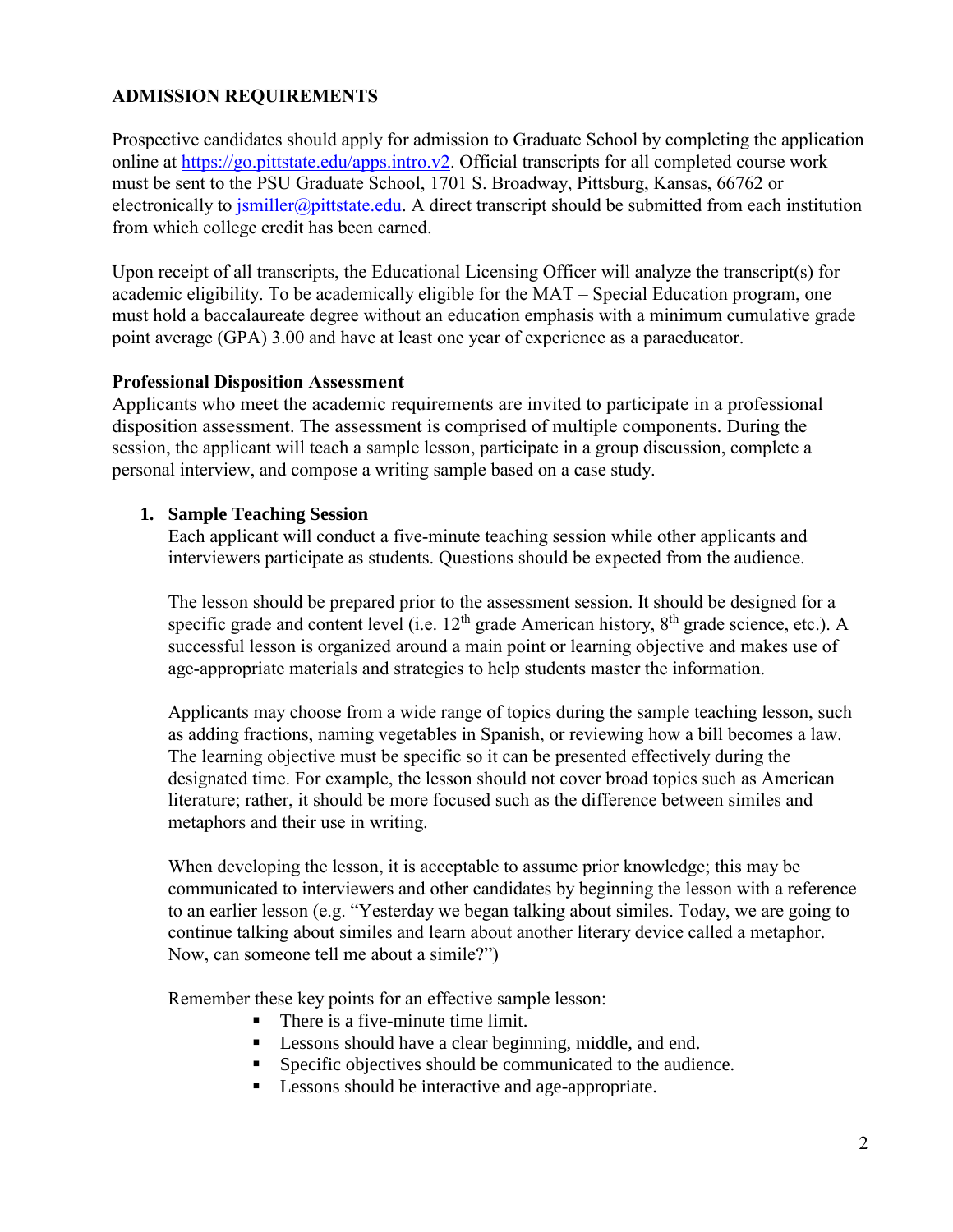Please note: Interview spaces vary – some are set up like typical classrooms while others are conference rooms with one large table. All spaces will have chart paper, dry erase board, or chalkboard and internet access with projection capabilities*.*

#### **2. Discussion Group**

During the discussion period, applicants will discuss two professional articles referenced in the interview packet. Applicants should access the articles and be prepared to participate in a professional conversation.

#### **4. Writing Sample**

Each participant will be presented a teaching scenario and will create a writing sample based on the situation.

#### **5. Open Q & A Session**

This session will be an overview of the MAT program. Applicants will be able to openly ask questions about the program.

#### **6. Personal Interviews**

Applicants will have a personal interview with a faculty member. The goal of the interview is to explore the applicant's background, qualifications and commitment to expanding educational opportunities for children. The applicant will also have an opportunity to ask questions.

| <b>PM Session</b> | Length           | Agenda                          |
|-------------------|------------------|---------------------------------|
| $1:00 - 1:10$     | $10 \text{ min}$ | Introductions                   |
| $1:10 - 2:10$     | 1 <sub>hr</sub>  | <b>Sample Teaching Session</b>  |
| $2:10 - 2:20$     | $10 \text{ min}$ | <b>Break</b>                    |
| $2:20 - 3:20$     | $60 \text{ min}$ | Discussion Group/Writing Sample |
| $3:20 - 3:30$     | $10 \text{ min}$ | Open Q & A Session              |
| $3:30 - 4:30$     | hr               | Personal Interviews             |

#### **Sample Professional Disposition Assessment Session**

Applicants will be notified by mail and e-mail of their acceptance status within two weeks of the assessment session. This communication will also provide information regarding the remaining admission requirements.

#### **Verification of Paraeducator Experience**

A letter from the district or cooperative must be submitted verifying at least one year of experience working as a paraeducator.

#### **Two Recommendation Forms**

Candidates must have two positive recommendation forms submitted to the Office of Teacher Education, Pittsburg State University, 1701 S. Broadway, Pittsburg, Kansas, 66762. These recommendations should be completed by a university professor, direct supervisor, or someone who is knowledgeable of the candidate's work with young people. The Office of Teacher Education will provide specific recommendation forms to be used for this requirement.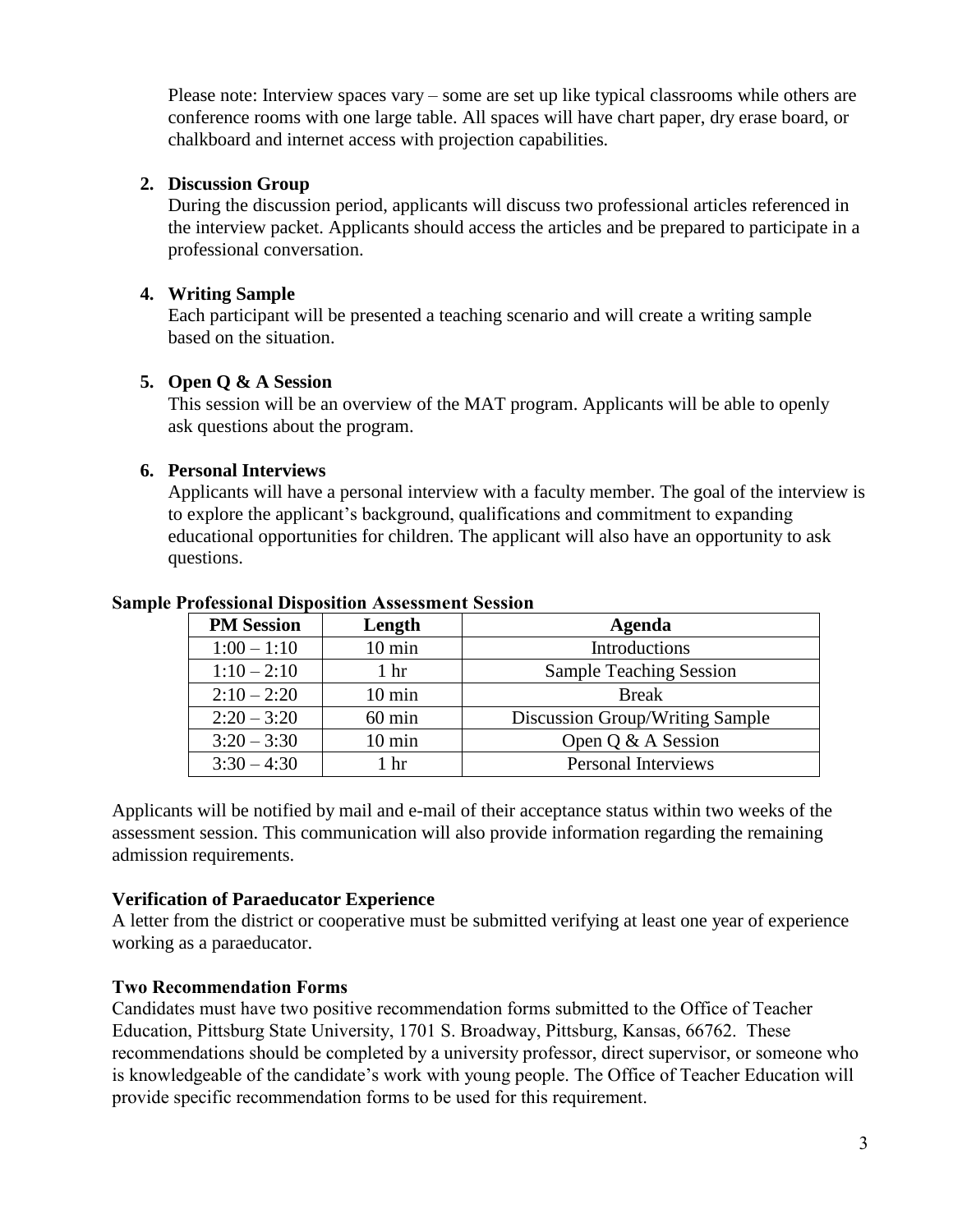## **Background Check**

As a requirement for admission to graduate programs in the department of Teaching and Leadership, candidates are required to complete a background check. The background check is required for admission and will not take the place of the required background check for licensure. Once candidates have completed the program and are ready to apply for the initial teaching license, an additional background check will be required by KSDE.

The background check for program admission is complete through Validity Screening Solutions. The Office of Teacher Education will provide specific instructions for the completion of this requirement.

All admission requirements listed above must be completed for candidates to be fully admitted to the MAT – Special Education program. Candidates must be fully admitted to the program by the time they have completed 12 credit hours in the program. If one is not fully admitted at this time, future enrollment will be put on hold. It can lead to a delay in program completion.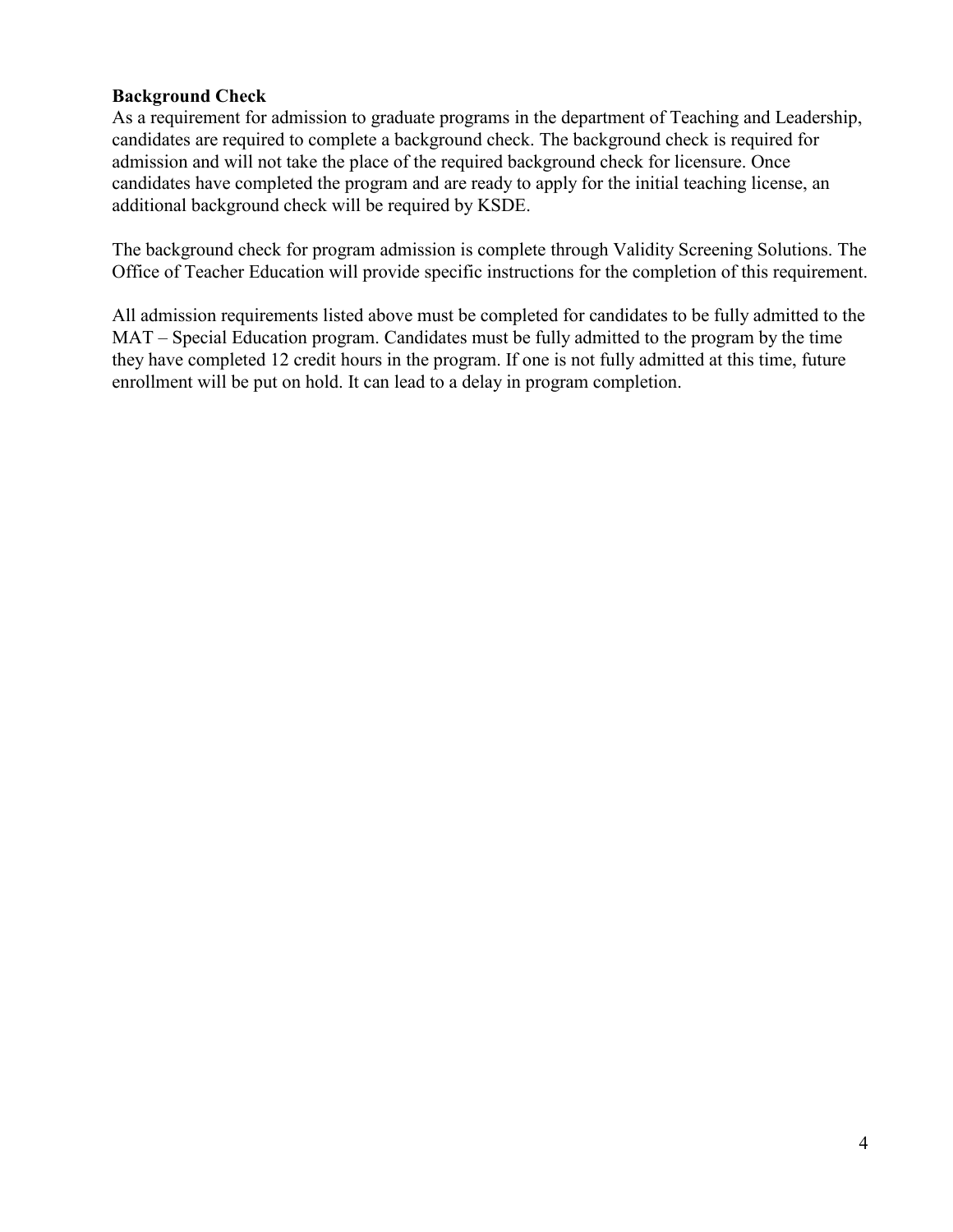# **COURSEWORK**

The 36-credit hour sequence of courses was designed to provide students an optimal academic experience. Candidates are expected to adhere to the following sequence. Courses are only offered during the semester indicated and will not be offered again for at least one year. Courses are taught online utilizing Canvas, PSU's learning management system.

| <b>COURSE SEQUENCE</b>                           |                                            |  |  |
|--------------------------------------------------|--------------------------------------------|--|--|
| <b>Elementary K-6</b>                            | <b>Secondary 6-12</b>                      |  |  |
| <b>Year 1 - Summer</b>                           |                                            |  |  |
| SPED 738 Characteristics of Students with        | SPED 738 Characteristics of Students with  |  |  |
| High-Incidence Learning Needs                    | High-Incidence Learning Needs              |  |  |
| SPED 849 Partnerships with Families of           | SPED 849 Partnerships with Families of     |  |  |
| <b>Exceptional Children and Youth</b>            | <b>Exceptional Children and Youth</b>      |  |  |
|                                                  | Year 1 - Fall                              |  |  |
| <b>TCHL 825 The Professional Semester</b>        | TCHL 825 The Professional Semester         |  |  |
| Teacher - Initial Experience                     | Teacher - Initial Experience               |  |  |
| TCHL 879 Instructional Planning and              | TCHL 839 Techniques for Teaching           |  |  |
| Delivery                                         | Secondary                                  |  |  |
| <b>Year 1 - Spring</b>                           |                                            |  |  |
| SPED 779 Teaching Elementary Students            | SPED 780 Teaching Secondary Students with  |  |  |
| with High-Incidence Learning Needs               | High-Incidence Learning Needs              |  |  |
| PSYCH 810 Advanced Educational                   | PSYCH 810 Advanced Educational             |  |  |
| Psychology                                       | Psychology                                 |  |  |
| <b>Year 2 - Summer</b>                           |                                            |  |  |
| SPED 750 Assessment in Special Education         | SPED 750 Assessment in Special Education   |  |  |
| SPED 862 General Education Curriculum for        | SPED 862 General Education Curriculum for  |  |  |
| <b>Students with High-Incidence Disabilities</b> | Students with High-Incidence Disabilities  |  |  |
| Year 2 – Fall                                    |                                            |  |  |
| SPED 745 Behavior Analysis and                   | SPED 745 Behavior Analysis and             |  |  |
| Management                                       | Management                                 |  |  |
| <b>READ 870 Developmental Reading</b>            | SPED 749 Methods of Teaching English       |  |  |
| Instruction                                      | Language Arts for the Secondary Teacher of |  |  |
|                                                  | Students with High-Incidence Disabilities  |  |  |
| <b>Year 2 – Spring</b>                           |                                            |  |  |
| SPED 761 Practicum I: High-Incidence             | SPED 761 Practicum I: High-Incidence       |  |  |
| <b>Learning Needs</b>                            | <b>Learning Needs</b>                      |  |  |
| SPED 861 The Professional Special                | SPED 861 The Professional Special          |  |  |
| Education                                        | Education                                  |  |  |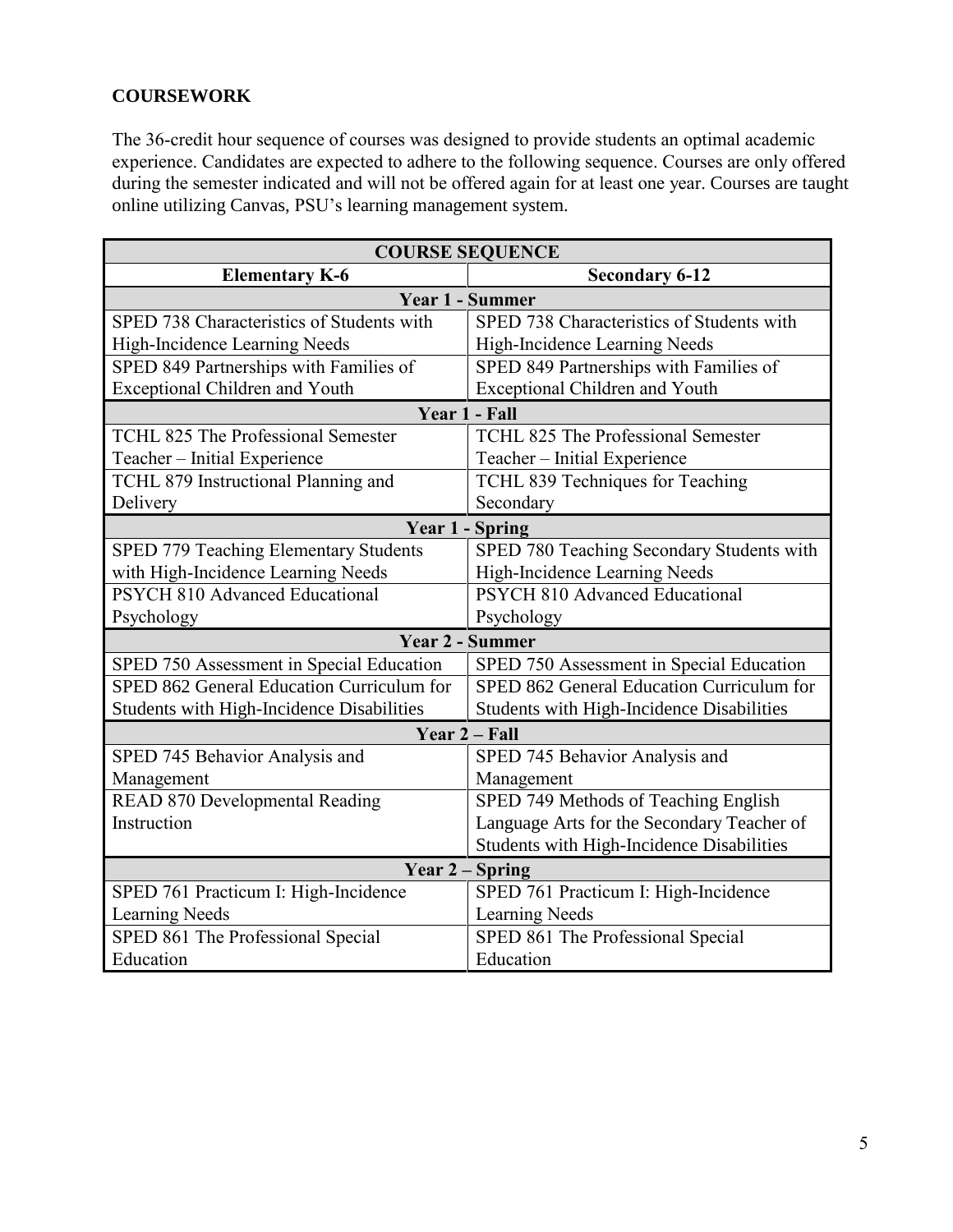# **ADDITIONAL REQUIREMENTS**

### **Portfolio**

As a requirement for graduation, each candidate must create and submit a professional portfolio during the last semester of the program. The portfolio project is divided into two parts; Part I is a philosophy of education that utilizes the Professional Knowledge Base indicators as a foundation to describe personal beliefs regarding special education. Part II is based on the KSDE Standards for teachers of students with high-incidence learning needs.

### **Licensure Exams**

In the state of Kansas, those applying for an initial teaching license must pass a level-appropriate Principles of Learning and Teaching (PLT) exam as well as the appropriate content assessment for the endorsement(s) sought. These exams are a part of the *Praxis* Subject Assessments. Current testing requirements for the state of Kansas can be found at [https://www.ets.org/praxis/ks/requirements.](https://www.ets.org/praxis/ks/requirements)

The *Praxis* exams are offered only in a computer delivered format. Test-takers may take the exams at any Prometric Testing Center across the nation. It is important during registration to list Pittsburg State University as a designated score recipient so your scores will be officially reported to the Office of Teacher Education. Further information, including registration, can be found at the *Praxis* website [www.ets.org/praxis.](http://www.ets.org/praxis)

## **Licensure**

The Educational Licensing Officer will provide assistance with submitting all license applications. Candidates can expect the following fees associated with licensing and testing.

- Licensure Exams
	- o Principles of Learning and Teaching \$146
	- o Content exams –\$120 \$160 (A content exam is required for each endorsement sought for a teaching license.)
- License application fee \$60 \$70
- KSDE background check fee \$50

If licensure is sought in any state other than Kansas, there will be additional application and background check fees for each state.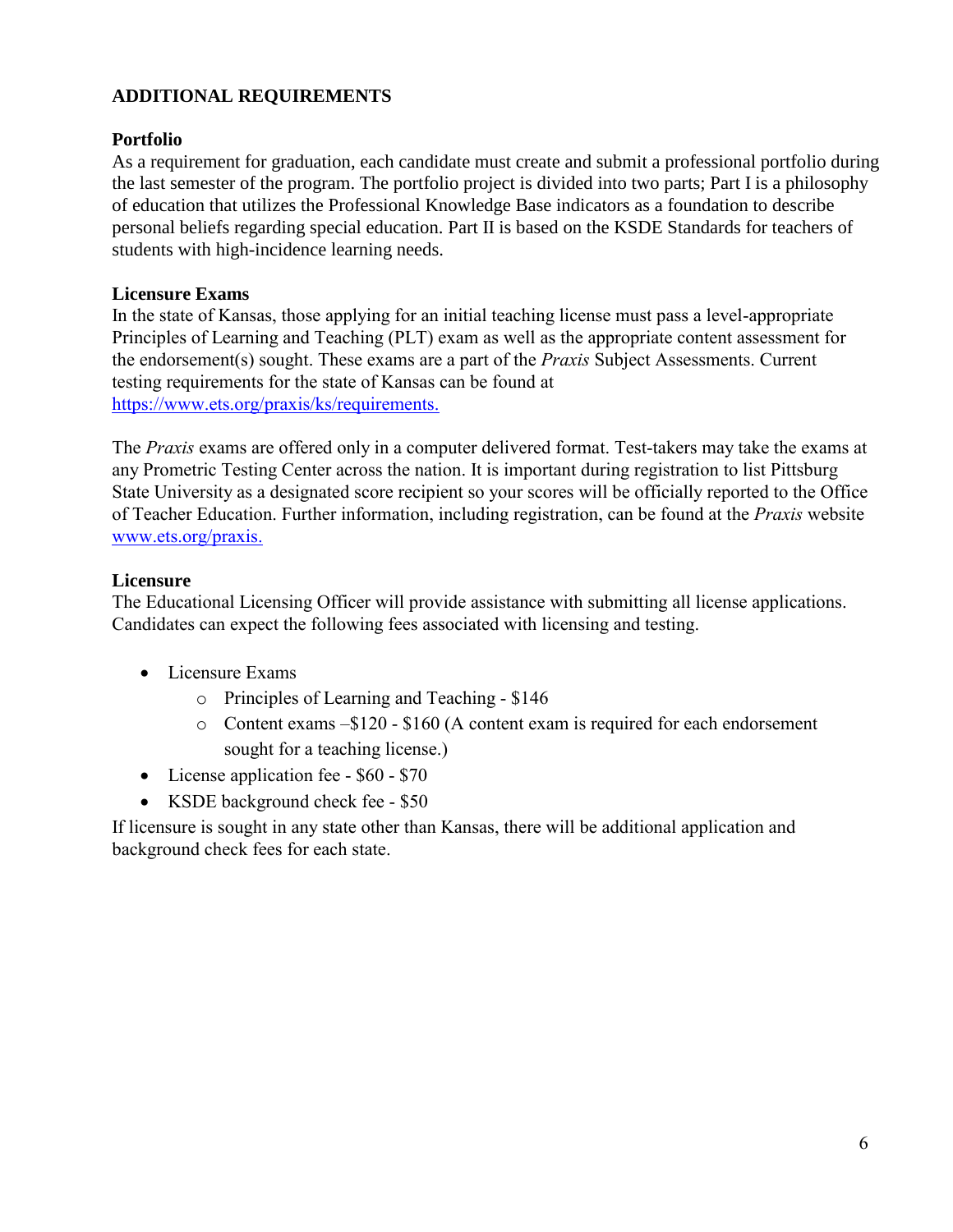# **PROFESSIONAL RESPONSIBILITIES**

Teacher candidates are expected to observe and adhere to the professional requirements for educators. Candidates need to be familiar with each of the following in order to uphold policies and legal requirements for educators.

## **Kansas Educator Code of Conduct**

http://www.ksde.org/Portals/0/TLA/Licensure/KS\_Ed\_Code\_Conduct\_Brochure031014.pdf

The professional educator shall work in the best interest of their students and honor their responsibilities to their students, school, district, community, state and profession as evidence by:

- o Responsibilities to Student
- o Responsibilities to District
- o Responsibilities to Profession

# **Family Educational Rights and Privacy Act (FERPA)**

<http://www2.ed.gov/policy/gen/guid/fpco/ferpa/index.html>

Student records and information are protected under this federal law. Teachers must be aware of the requirements in order to appropriately maintain required confidentiality.

## **Child Abuse and Neglect Reporting**

<http://www.dcf.ks.gov/services/pps/pages/reportchildabuseandneglect.aspx>

All teachers, school administrators or other employees of an educational institution are mandated reporters for child abuse and neglect under the Kansas reporting law (K.S.A. 38-2223). Teacher candidates must be aware of their legal responsibility and the required steps to make such a report.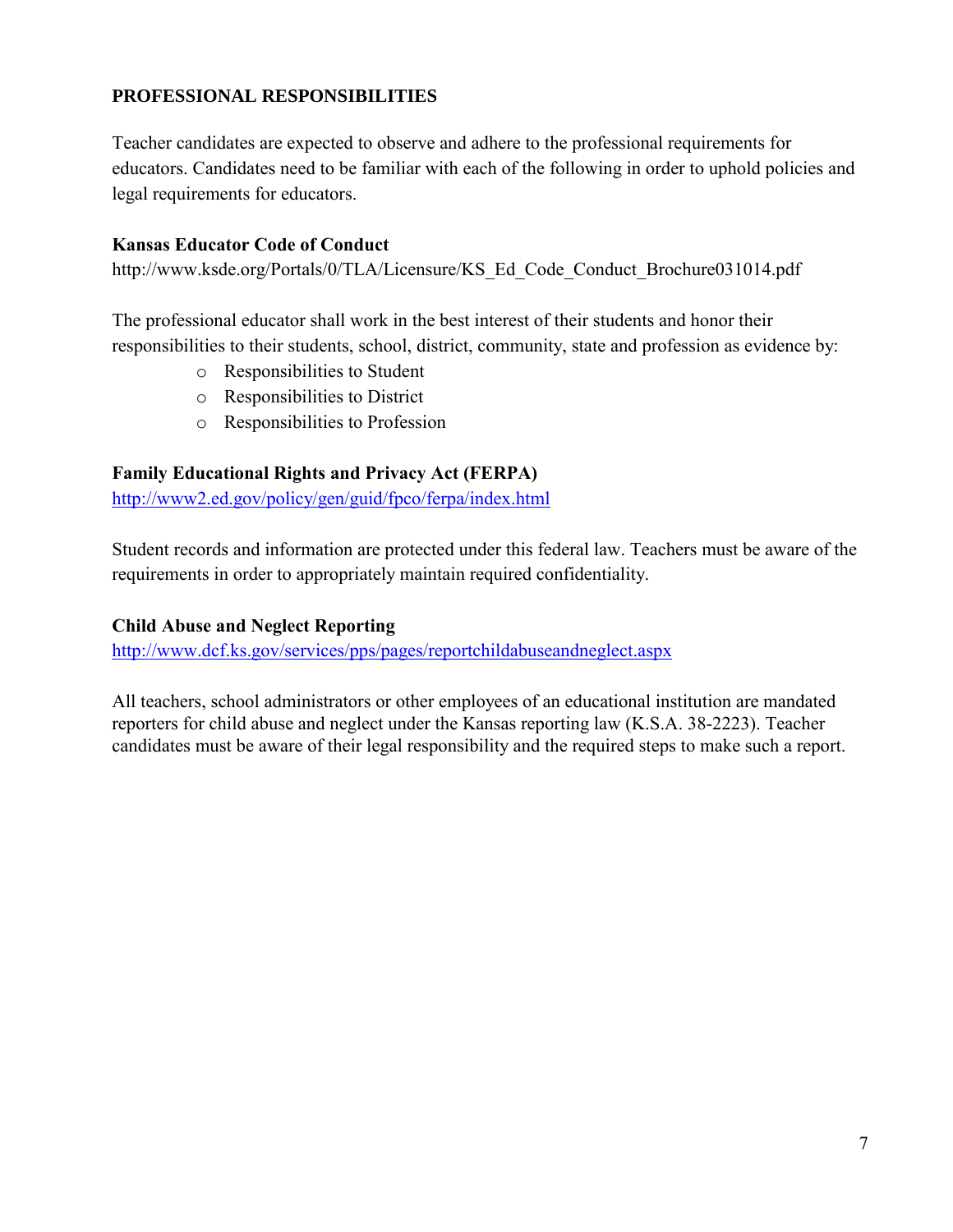### **UNIVERSITY SUPPORT SERVICES**

#### **Student Success Programs**

The Student Success Programs office is designed to be the success center for students at PSU and is located in 113 Axe Library. The staff in Student Success Programs serves as advocates to all undergraduate students. There are multiple programs offered through their office including the Student Success Center. The Student Success Center hosts Academic Success Workshops, tutoring and various study groups. More information about Student Success Programs can be found at: <http://www.pittstate.edu/office/student-success-programs/>

#### **The Writing Center**

The Writing Center is located in 112 Axe Library. The center offers writing workshops and one-onone consultations for any writing project. Consultations can be face-to-face or online. The services are free of charge for all PSU students. For more information, go to: [http://www.pittstate.edu/office/writing\\_center/](http://www.pittstate.edu/office/writing_center/)

#### **Center for Student Accommodations**

The Center for Student Accommodations provides educational support services to currently enrolled PSU students with a diagnosed learning disability, attention deficit/hyperactivity disorder, or a physical/mental illness which substantially impairs one or more major life activities. Disabled students may qualify for services that accommodate for their impairments and provide equal access to educational opportunity. <http://www.pittstate.edu/office/center-for-student-accommodations>

#### **Gorilla Geeks**

The Gorilla Geeks Help Desk assists students, faculty and staff with various technological needs. Some of the services available to all include help with GUS and GusPINs, assistance with PSU email accounts, assistance with educational software packages used on campus, basic help with computer hardware or software problems and help with wireless connectivity issues. Gorilla Geek is located in 109 Whitesitt Hall. For more information, go to:<http://www.pittstate.edu/office/gorilla-geeks/>

#### **Bryant Student Health Center**

The mission of the Bryant Student Health Center is to provide quality health care that is accessible, affordable, culturally sensitive and student-focused. Further information, including available services, can be found at:<http://www.pittstate.edu/office/health/>

#### **Testing Center**

The University Testing Center administers tests offered by multiple testing companies. A full description of exams offered and testing availability can be found at: <http://www.pittstate.edu/college/education/psychology/testing-center.dot>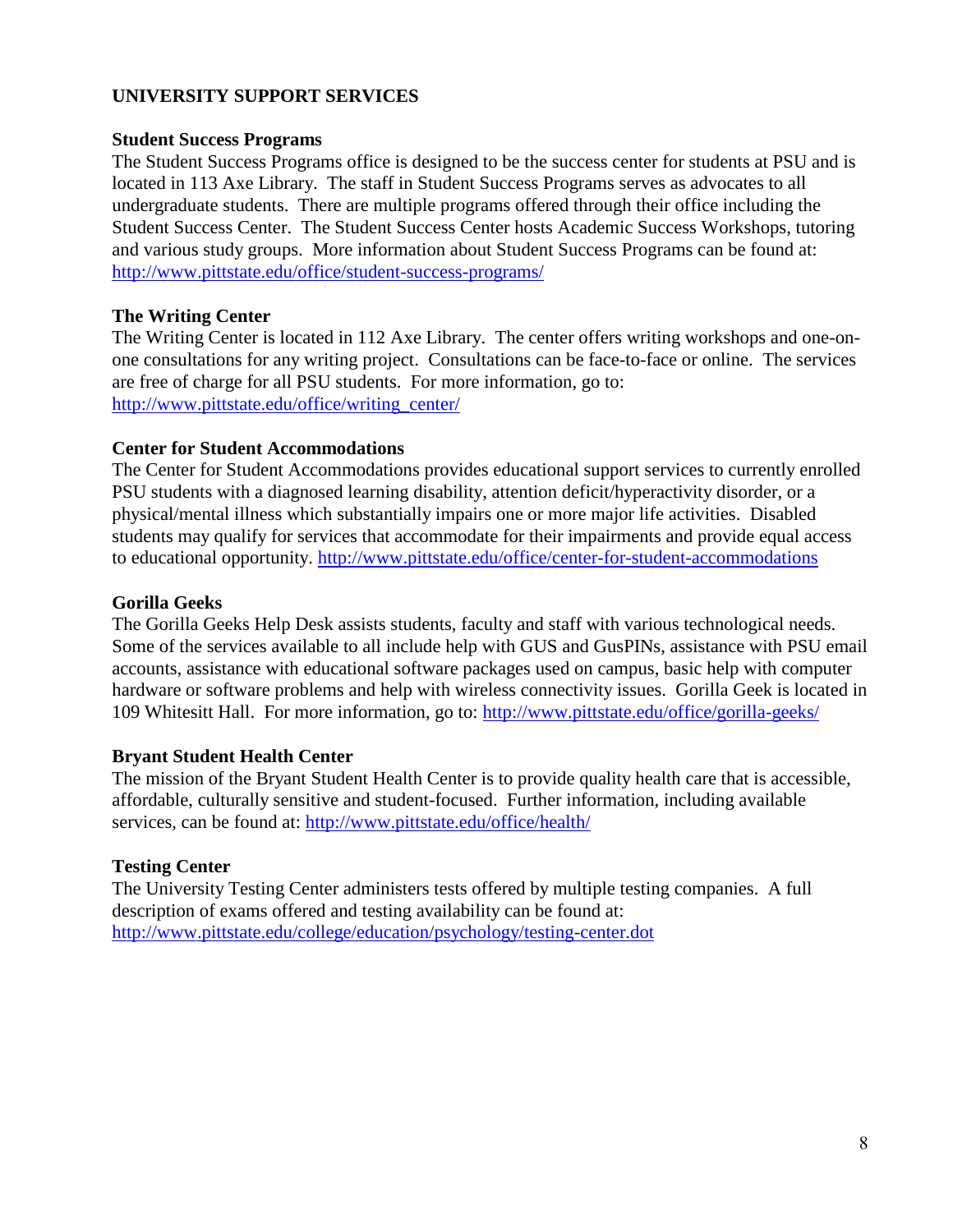## **PITTSBURG STATE UNIVERSITY COLLEGE OF EDUCATION PROFESSIONAL KNOWLEDGE BASE**

#### **THE LEARNER AND LEARNING**

**Professional educators must understand that learning and development patterns vary among individuals, that learners bring unique individual differences to the learning process and that learners need supportive and safe learning environments to thrive.**

- 1. The candidate knows how learning occurs (how learners construct knowledge, acquire skills and develop disciplined thinking processes) and how to use instructional strategies that promote individual growth.
- 2. The candidate understands that cognitive, linguistic, social, emotional and physical development influences learning.
- 3. The candidate understands and identifies differences in approaches to learning and performance and designs experiences that incorporate individuals' strengths to promote growth.
- 4. The candidate understands students with exceptional needs and knows how to use strategies and resources to meet these needs.
- 5. The candidate knows how to access information about the values of diverse cultures and communities and how to incorporate languages, experiences, cultures and community resources into practice.
- 6. The candidate understands how to manage the learning environment by organizing, allocating and coordinating the resources of time and space.
- 7. The candidate knows how to design experiences using strategies that enhance learner motivation and engagement.
- 8. The candidate understands the processes needed to foster a respectful learning community.

#### **CONTENT**

**Professional educators must have a deep and flexible understanding of the field and be able to draw upon the central concepts and structures of their discipline as they work with learners. They integrate cross-disciplinary skills (e.g., critical thinking, problem solving, creativity and communication) to help learners apply content to propose solutions, forge new understandings, solve problems and imagine possibilities. Professional educators connect information to local, state, national and global issues.**

- 9. The candidate understands that learners should question, analyze and understand concepts from diverse perspectives.
- 10. The candidate has a deep knowledge of student content standards and learning progressions in the discipline(s).
- 11. The candidate knows how to use supplementary resources and technologies effectively to ensure accessibility and relevance for all.
- 12. The candidate understands how disciplinary knowledge can be applied as a lens to address local and global issues.
- 13. The candidate realizes that content knowledge is not a fixed body of facts but is complex, culturally situated and ever evolving. S/he keeps abreast of new ideas and best practices in the field.
- 14. The candidate knows major concepts, assumptions and debates that are central to the discipline.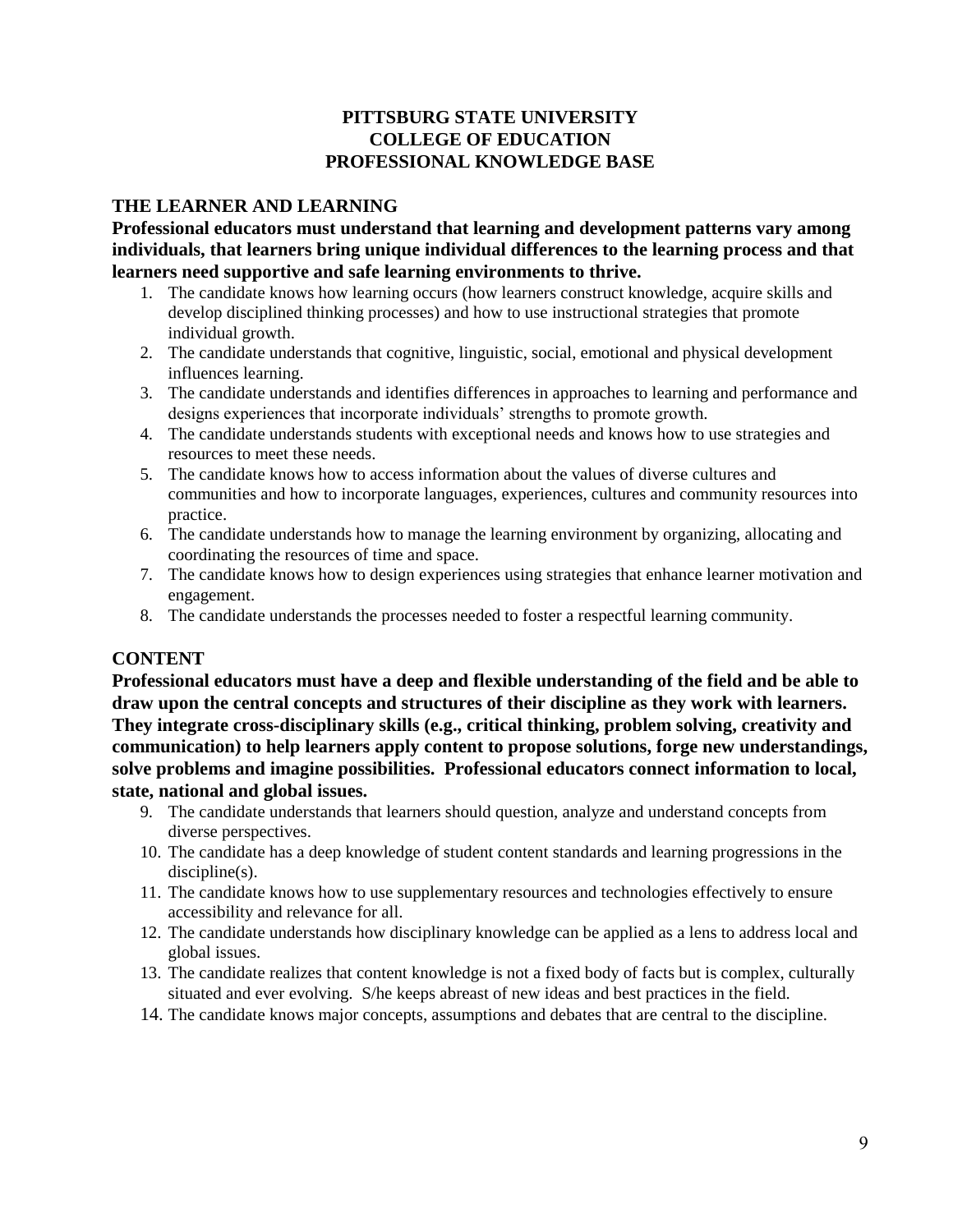#### **INSTRUCTIONAL PRACTICE**

**Professional educators understand and integrate assessment, planning and instructional strategies in coordinated and engaging ways for effective practice. They understand how to design, implement, interpret and communicate results from a range of assessments.**

- 15. The candidate knows how to engage learners in multiple ways of demonstrating knowledge and skills as part of the assessment process.
- 16. The candidate understands the positive impact of effective descriptive feedback and knows a variety of strategies for communicating this feedback.
- 17. The candidate knows how to engage learners actively in the assessment process and to develop each learner's capacity to reflect on and communicate about their individual progress.
- 18. The candidate understands the theories and processes of curriculum design (appropriate sequencing, developmentally appropriate instruction, builds on learners' prior knowledge and experiences).
- 19. The candidate understands the process for aligning instruction and assessment with learning targets.
- 20. The candidate understands how theory, research and best practices impact ongoing planning and instructional practice.
- 21. The candidate knows how to engage learners in using technology tools and a range of skills to access, interpret, evaluate and apply information.
- 22. The candidate knows how to incorporate a variety of strategies that stimulate the cognitive processes associated with various kinds of learning (e.g., critical and creative thinking, problem framing and problem solving, invention, memorization and recall).
- 23. The candidate knows how to apply a variety of developmentally, culturally and linguistically appropriate instructional strategies to achieve learning targets.
- 24. The candidate knows how to analyze assessment data to understand patterns and gaps in learning, to guide planning and instruction and to provide meaningful feedback.

#### **PROFESSIONAL RESPONSIBILITY**

**Professional educators create and support safe, productive learning environments. They must engage in meaningful and intensive professional learning and self-renewal by regularly examining practice through ongoing study, self-reflection and collaboration. Professional educators contribute to accomplishing their school's mission and goals and demonstrate leadership by modeling ethical behavior, contributing to positive changes in practice and advancing their profession.**

- 25. The candidate knows how to use information and technology ethically, legally and safely.
- 26. The candidate understands and knows how to use a variety of self-assessment and problem-solving strategies to analyze and reflect on his/her practice and to plan for adaptations/adjustments.
- 27. The candidate understands laws related to learners' rights and teacher responsibilities (e.g., IDEA, FERPA, mandated reporting, etc.).
- 28. The candidate understands schools as organizations within a historical, cultural, political and social context and knows how to work with others across the system to support learners.
- 29. The candidate knows how to contribute to a common culture that supports high expectations for student learning.
- 30. The candidate understands the expectations of the profession including codes of ethics, professional standards of practice and relevant law and policy.
- 31. The candidate knows how to communicate effectively with all members of the learning community.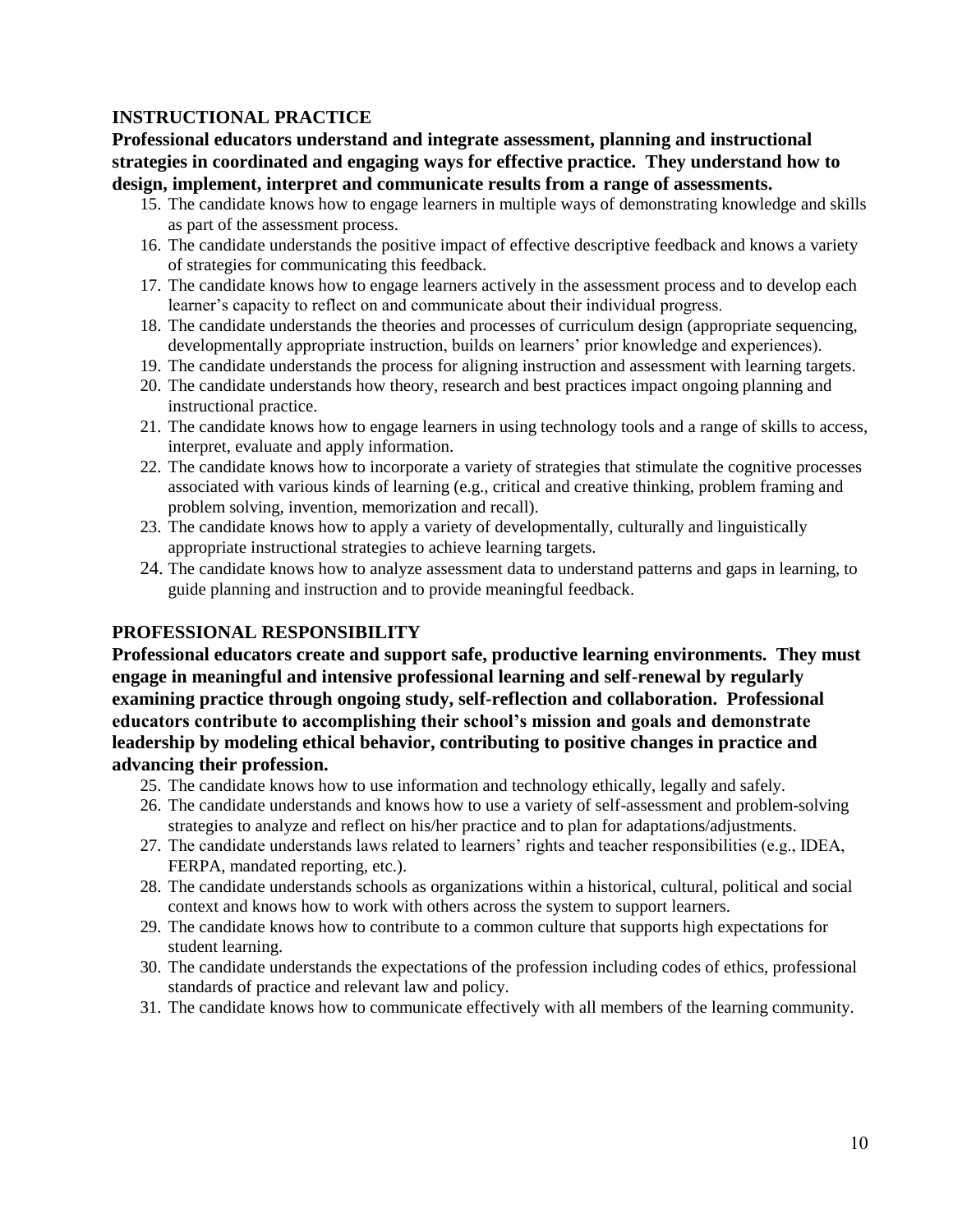## **Kansas State Department of Education (KSDE) High-Incidence Special Education Standards**

| 1. | The special educator understands the historical and philosophical foundations of special<br>education, the characteristics of the disability, the impacts of the disability on education, |
|----|-------------------------------------------------------------------------------------------------------------------------------------------------------------------------------------------|
|    | and the legal parameters appropriate for each learner's educational needs.                                                                                                                |
|    | The special educator uses a variety of assessment instruments, procedures, and                                                                                                            |
| 2. | technologies for learner screening, evaluation, eligibility decisions, instructional planning,                                                                                            |
|    | progress monitoring, and technology considerations                                                                                                                                        |
|    | The special educator uses Individual Educational Programs (IEPs), learning environments,                                                                                                  |
| 3. | individual learner characteristics, assessment, teacher knowledge of subject matter, and                                                                                                  |
|    | technology for effective instructional planning and implementation.                                                                                                                       |
|    | The special educator uses a variety of evidence-based instructional strategies, including                                                                                                 |
| 4. | effective adaptations, learner performance, and transitions; to promote learning and                                                                                                      |
|    | improve learner outcomes.                                                                                                                                                                 |
|    | The special educator demonstrates effective communication skills to enhance                                                                                                               |
| 5. | collaboration and consultation among school professionals, to improve learner outcomes                                                                                                    |
|    | while planning for and implementing effective instruction and services; to implement the                                                                                                  |
|    | IEP, deliver instruction, and evaluate IEP implementation; and, to plan for and implement                                                                                                 |
|    | effective transition services.                                                                                                                                                            |
|    | The special educator understands the critical elements of language and literacy; identifies                                                                                               |
| 6. | and uses evidence-based interventions to meet the instructional needs specific to reading,                                                                                                |
|    | writing, math and other content areas; and includes the principles of universal design for                                                                                                |
|    | learning and the use of technology to support literacy and to make data-based decisions.                                                                                                  |
|    | The special educator demonstrates knowledge and skill in the use of problem solving                                                                                                       |
|    | models, including Positive Behavioral Interventions and Supports (PBIS) within the                                                                                                        |
|    | Multi-Tier System of Support (MTSS) framework; conducts Functional Behavioral                                                                                                             |
| 7. | Assessments (FBA) and develops Behavior Intervention Plans (BIP) to manage behavior                                                                                                       |
|    | and facilitate appropriate behavioral responses; demonstrates cultural sensitivity in the                                                                                                 |
|    | development and use of social skills curricula; and promotes the self-determination skills                                                                                                |
|    | of learners.                                                                                                                                                                              |
| 8. | Family and Community Engagement - The special educator understands the importance of                                                                                                      |
|    | family and community engagement in the special education process; includes families in                                                                                                    |
|    | special education program development and implementation; understands the legal rights                                                                                                    |
|    | of families; and works to actively engage and empower families as partners in the                                                                                                         |
|    | education of the learner.                                                                                                                                                                 |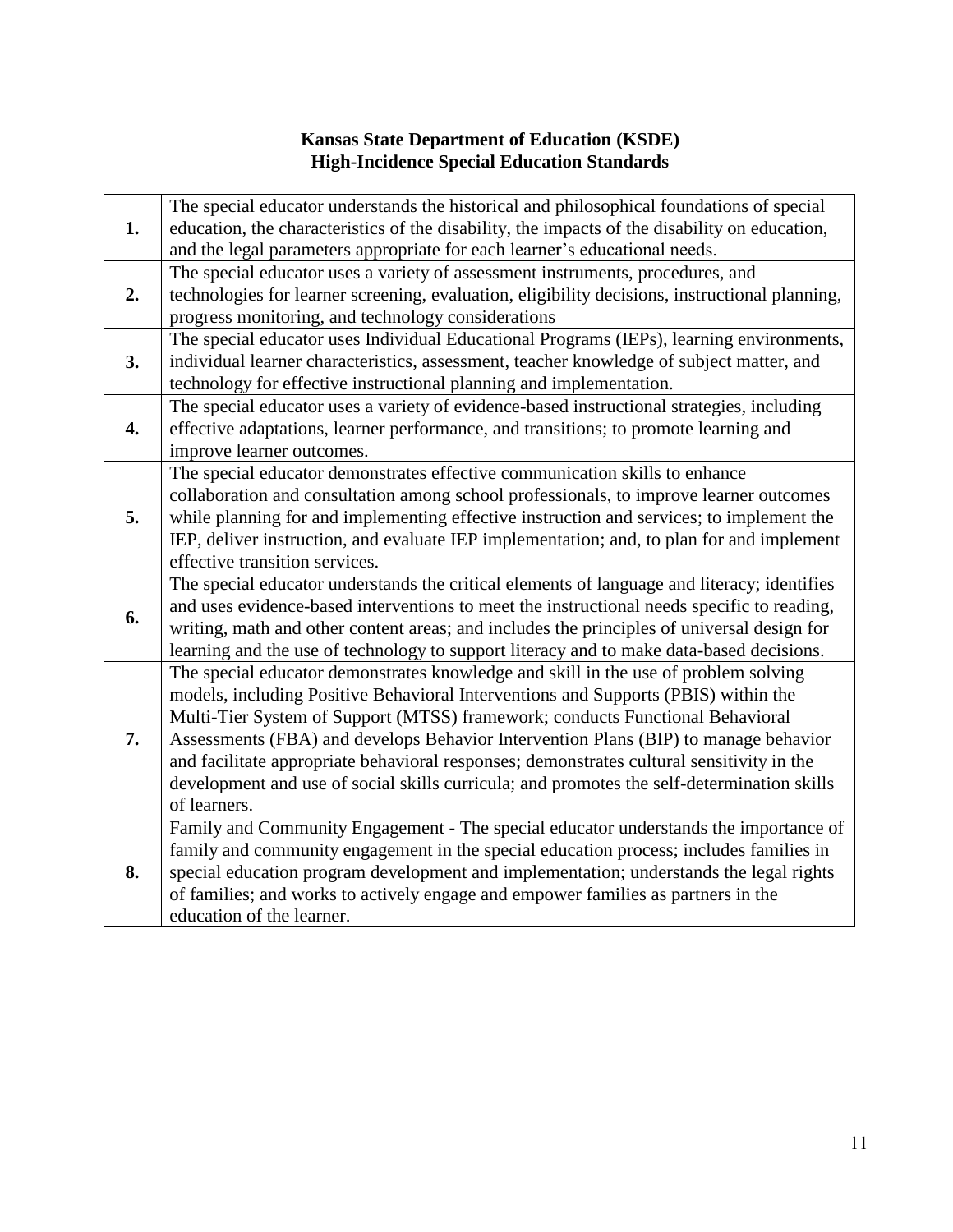# **FREQUENTLY ASKED QUESTIONS**

The following section includes frequently asked questions and answers intended to be helpful in understanding the MAT-SPED Program.

#### **Can I enter the MAT program with an emphasis in Special Education if I don't have a degree?**

*No, a bachelor's degree with a cumulative GPA of 3.0 or higher is required, in addition to one year of paraprofessional experience in special education.* 

## **What if I do not have a 3.0 undergraduate GPA?**

*Applicants with less than a 3.0 GPA but greater than a 2.75 may be admitted conditionally; an additional GPA review will occur after the completion of 12 hours in which the candidate must have maintained at least a 3.0 GPA.* 

## **How long will it take to complete the program?**

*The 36-credit hour program is designed to be completed in a two-year sequence of six semesters, with six hours of course work being completed each semester*. *Courses are to be taken in sequence to maximize the learning experience.*

#### **Are courses offered online?**

*Yes, course content is presented online by utilizing Canvas, PSU's learning management system.* 

#### **Can I continue to work as a paraeducator as I take classes?**

*Candidates must be employed as a paraeducator in a level-appropriate high-incidence setting during the entirety of the program OR serve as the teacher of record in a level-appropriate highincidence special education setting (if the KSDE pilot has been extended or made permanent).*

#### **When will I become certified to teach?**

*Candidates hired to be the teacher of record will apply for the limited apprentice license upon entry to the program if the KSDE pilot has been extended or made permanent. All other candidates will be eligible for full licensure in the state of Kansas upon completion of the program and appropriate testing.*

#### **If I am accepted into the program, when do classes begin?**

*The two-year cohort program starts once a year during the first summer session.* 

#### **Who should I contact if I have additional questions?**

*Contact the Office of Teacher Education; 620-235-6153 or teachered@pittstate.edu.*

#### **What will happen if I don't meet the required conditions within the first 12 hours of the program?**

*Candidates are not allowed to continue in coursework until they have met all conditions to be fully admitted.* 

#### **Why haven't I heard anything from PSU?**

*You may need to check your GUS email account! If you've been conditionally admitted, you have set up your GUS mail account and you need to regularly check it.*